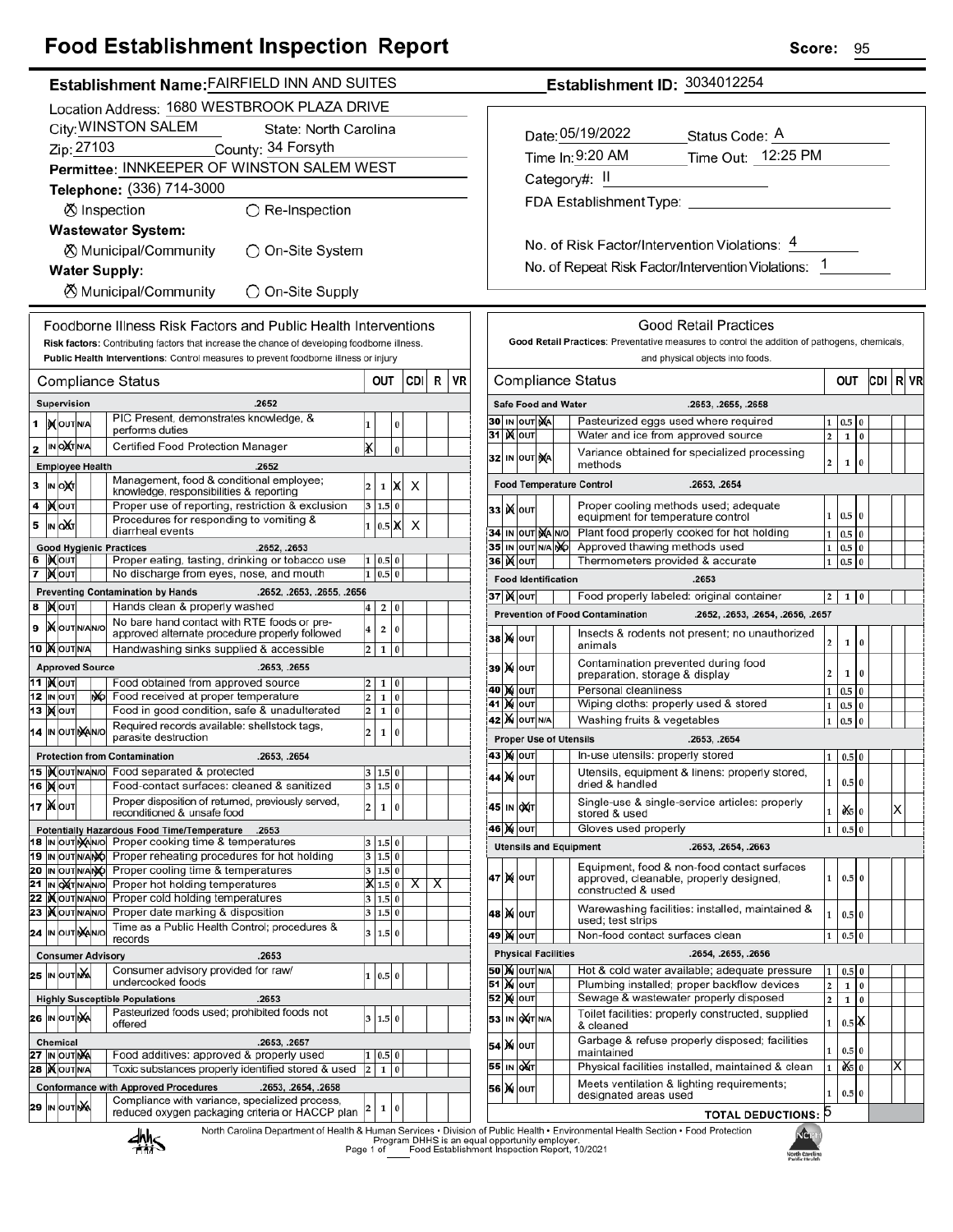# Comment Addendum to Food Establishment Inspection Report

| Establishment Name: FAIRFIELD INN AND SUITES                                                                                                                                                                                                                                                                                                     |                                                                                        |                                                                                                                  |          | ----------------<br>Establishment ID: 3034012254                                                                                                                                                                                           |  |          |      |
|--------------------------------------------------------------------------------------------------------------------------------------------------------------------------------------------------------------------------------------------------------------------------------------------------------------------------------------------------|----------------------------------------------------------------------------------------|------------------------------------------------------------------------------------------------------------------|----------|--------------------------------------------------------------------------------------------------------------------------------------------------------------------------------------------------------------------------------------------|--|----------|------|
| Location Address: 1680 WESTBROOK PLAZA DRIVE<br>City: WINSTON SALEM<br>State:NC<br>Zip: 27103<br>County: 34 Forsyth<br>Wastewater System: X Municipal/Community non-Site System<br>Water Supply:<br>$\overline{\mathbf{x}}$ Municipal/Community $\Box$ On-Site System<br>Permittee: INNKEEPER OF WINSTON SALEM WEST<br>Telephone: (336) 714-3000 |                                                                                        |                                                                                                                  |          | Date: 05/19/2022<br>$[X]$ Inspection Re-Inspection<br><b>Comment Addendum Attached?</b><br> X <br>Status Code: A<br>Water sample taken? $\sqrt{X}$<br>No<br>Category #: II<br>Email 1: victor.duarte@dalyseven.com<br>Email 2:<br>Email 3: |  |          |      |
|                                                                                                                                                                                                                                                                                                                                                  |                                                                                        |                                                                                                                  |          | <b>Temperature Observations</b>                                                                                                                                                                                                            |  |          |      |
| Item<br>hot water<br>qt sanitizer (ppm)<br>scrambled eggs<br>(hehreozih)<br>turkey sausage<br>(discarded)<br>oatmeal                                                                                                                                                                                                                             | Location<br>3-comp sink<br>3-comp sink<br>serving line<br>serving line<br>serving line | Effective January 1, 2019 Cold Holding is now 41 degrees or less<br>Temp Item<br>123<br>300<br>130<br>122<br>186 | Location | Temp Item                                                                                                                                                                                                                                  |  | Location | Temp |
| turkey sausage                                                                                                                                                                                                                                                                                                                                   | 1-door cooler                                                                          | 41                                                                                                               |          |                                                                                                                                                                                                                                            |  |          |      |
| 2% milk<br>ambient temp                                                                                                                                                                                                                                                                                                                          | 2-door cooler<br>milk/yogurt cooler                                                    | 41<br>39                                                                                                         |          |                                                                                                                                                                                                                                            |  |          |      |
|                                                                                                                                                                                                                                                                                                                                                  |                                                                                        |                                                                                                                  |          |                                                                                                                                                                                                                                            |  |          |      |

| Person in Charge (Print & Sign): Jackie                               | First        | Last<br>Collins                                                                                                        | Collins                                                     |  |
|-----------------------------------------------------------------------|--------------|------------------------------------------------------------------------------------------------------------------------|-------------------------------------------------------------|--|
|                                                                       | First        | Last                                                                                                                   |                                                             |  |
| Regulatory Authority (Print & Sign): Travis                           |              | Addis                                                                                                                  |                                                             |  |
| REHS ID: 3095 - Addis, Travis                                         |              |                                                                                                                        | Verification Required Date:                                 |  |
| <b>REHS Contact Phone Number:</b>                                     |              |                                                                                                                        |                                                             |  |
| North Carolina Department of Health & Human Services<br>$\frac{1}{2}$ | Page 1 of __ | ● Division of Public Health<br>DHHS is an equal opportunity employer.<br>Food Establishment Inspection Report, 10/2021 | • Food Protection Program<br>● Environmental Health Section |  |